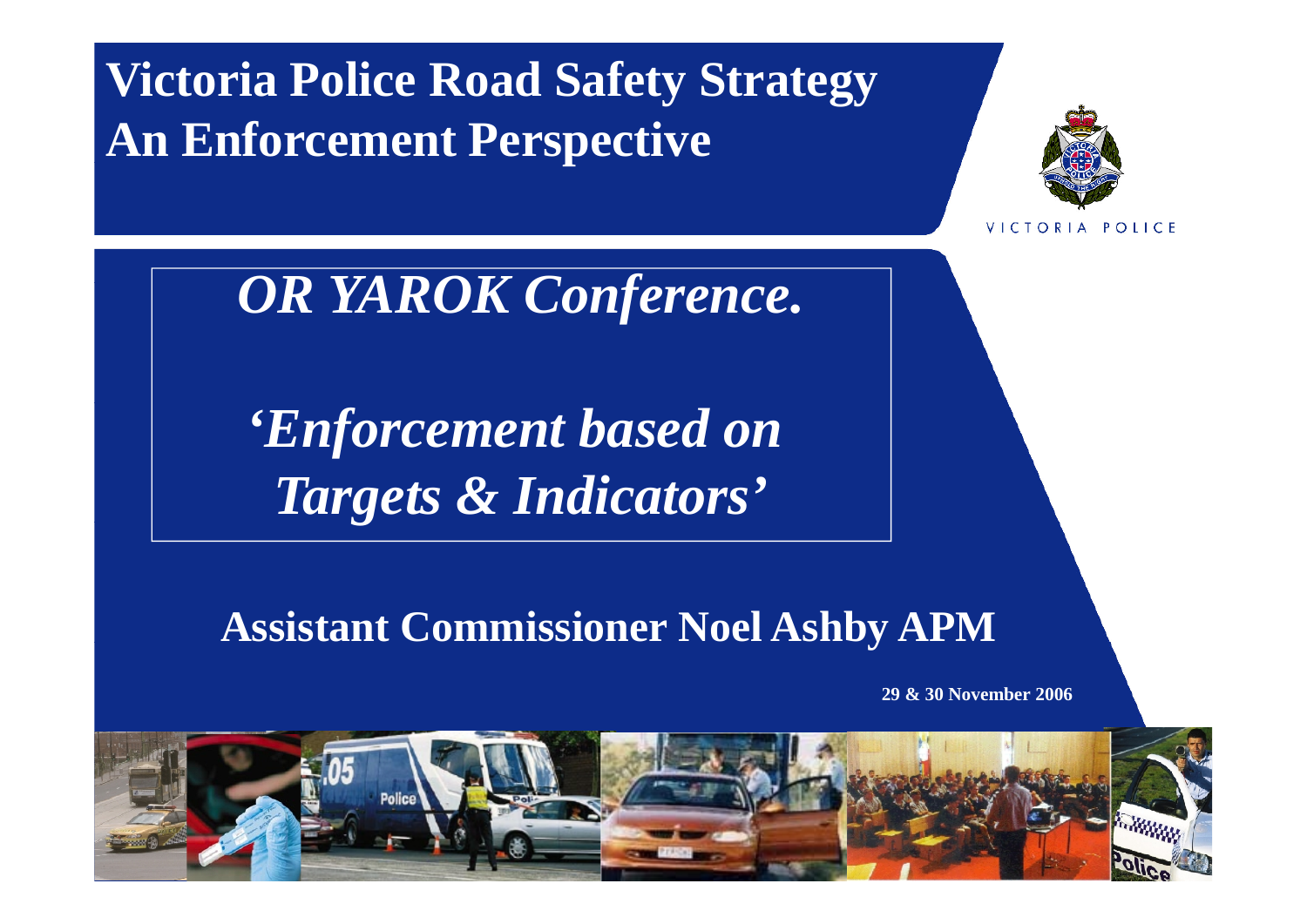### **Overview VICTORIA - AUSTRALIA**



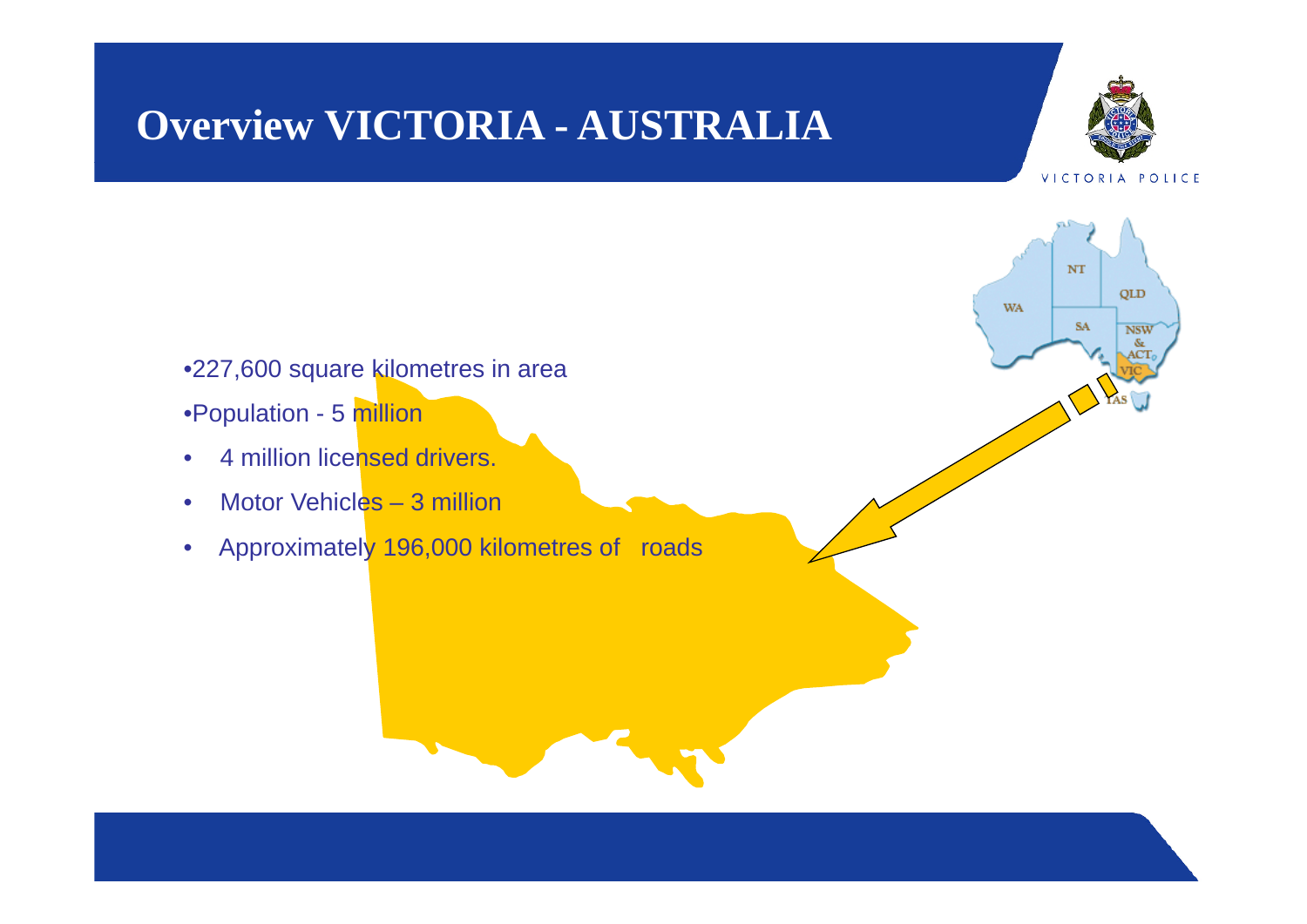



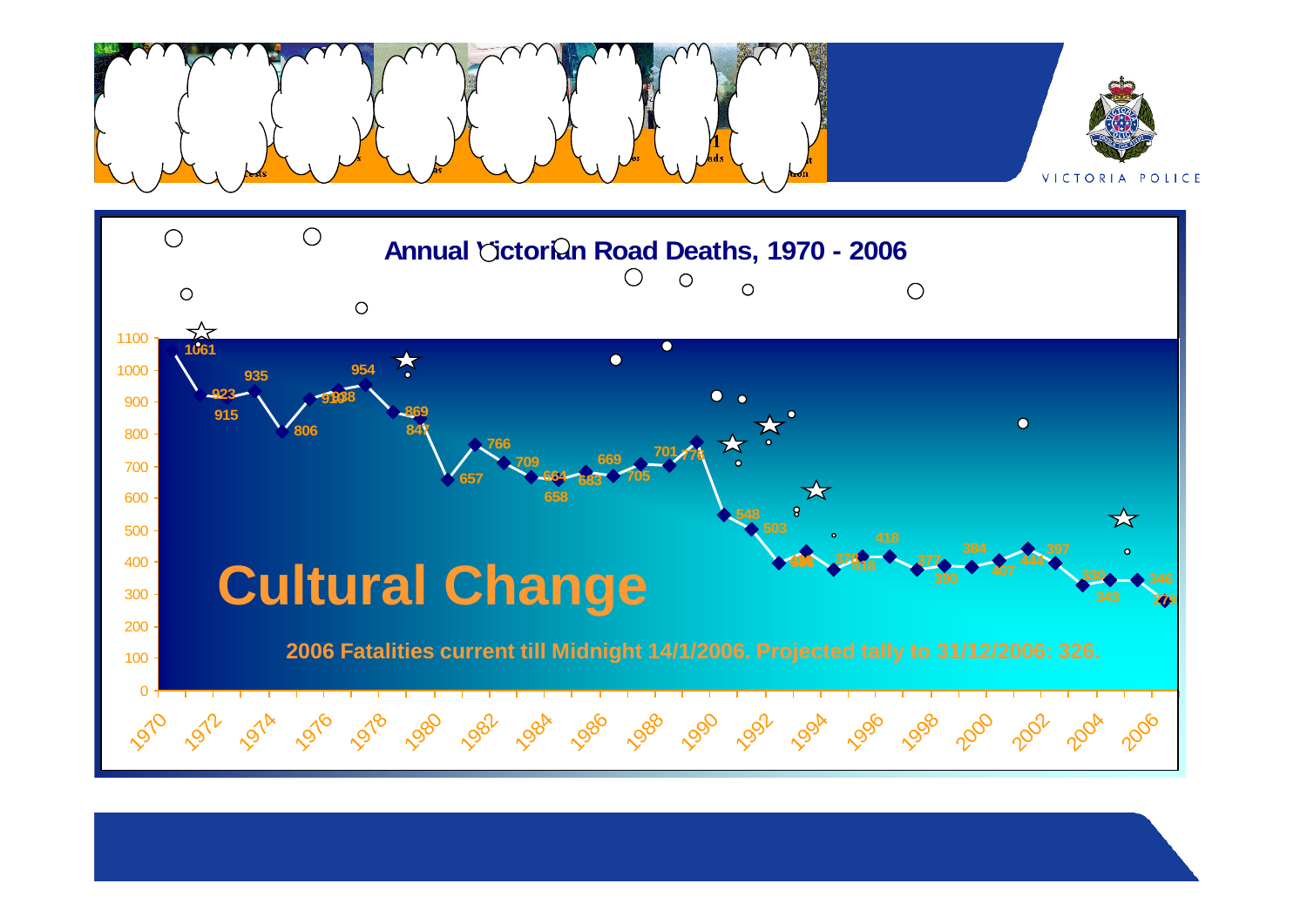# **Whole of Government Approach to Road Safety**





- Development and implementation of initiatives contained in the Strategy involves:
- Leadership from Government Ministers. Recent enhancements to the Strategy Co ordination model include:
	- –Ministerial Council is now Road Safety Management Sub Committee of Cabinet
	- –Parliamentary Road Safety Committee now and Advisory Group
- Community involvement and participation.
- Major agencies working in partnership.
- Initiatives (new and old) which are research driven.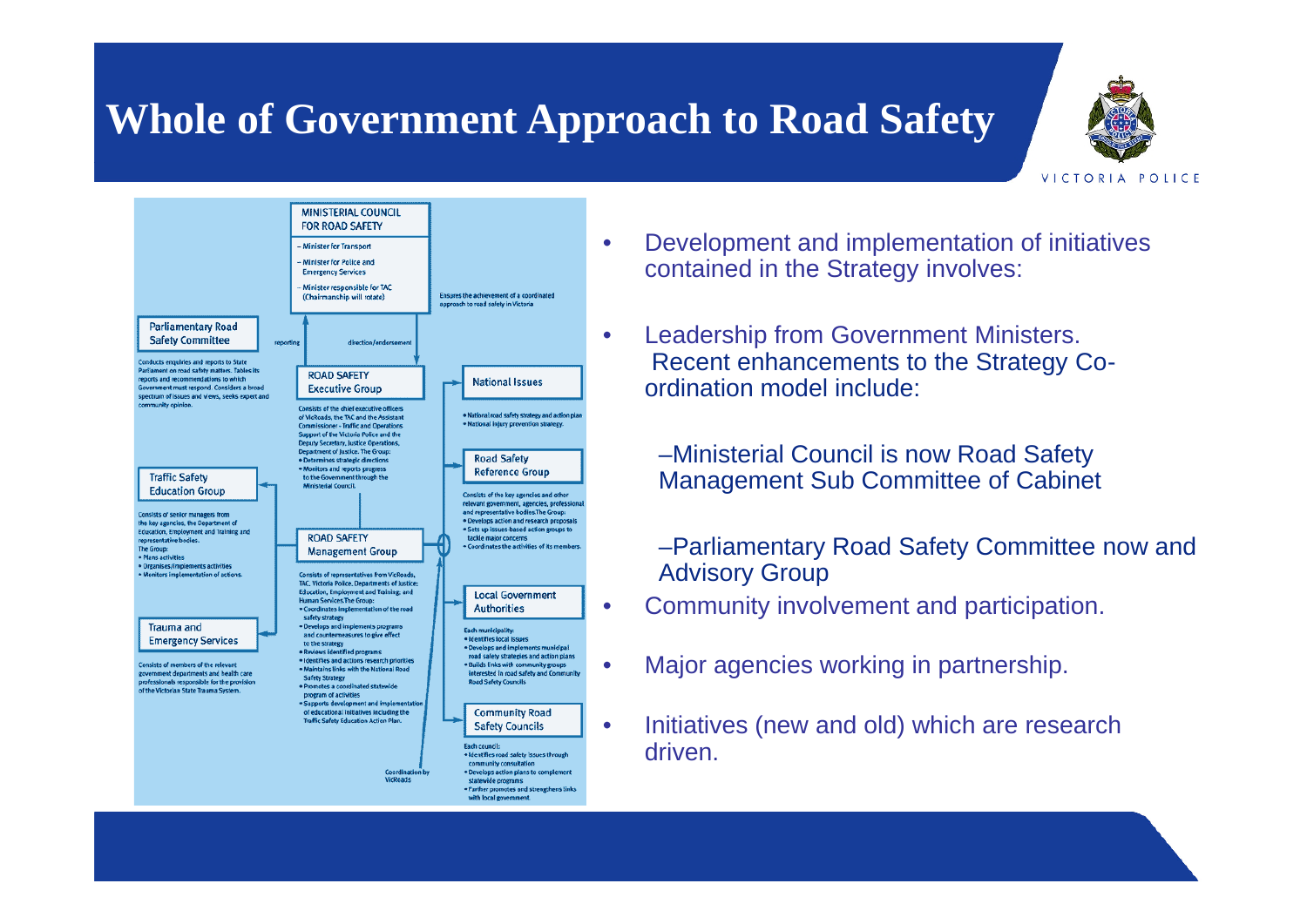## **Powerful Partnerships**





- roadt
- State road authority
- Licensing & registration
- Manage road network
- Coordinate road safety

- Traffic law enforcement
- Crash Investigation
- Crash reporting & prosecution



- Third party insurer
- Public awareness & advertising
- Investor in road safety programs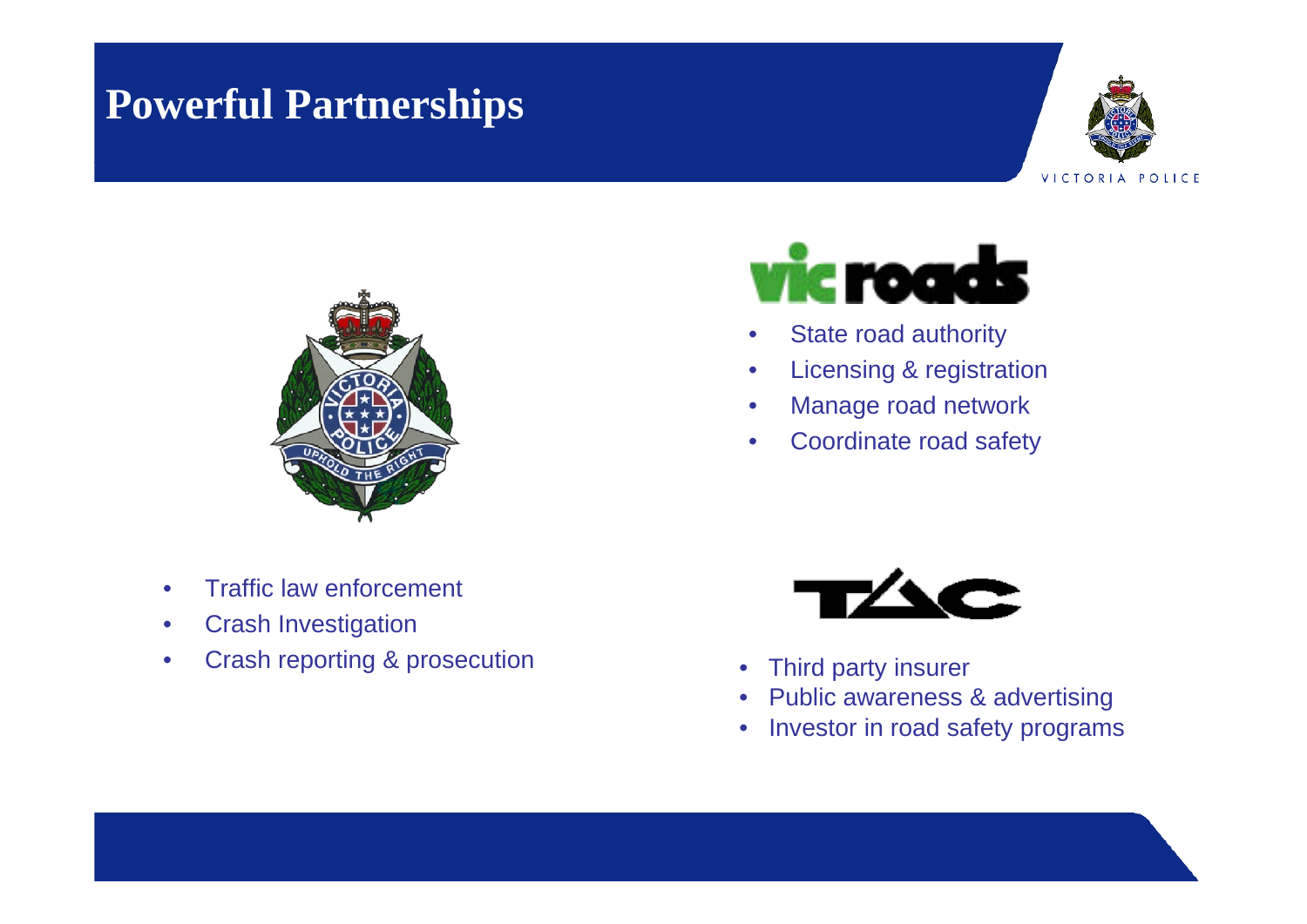# **Victoria Police 10 Core Enforcement Initiatives**



- 1. Mandatory Seat Belt legislation
- 2. Introduction of breath testing
- 3. Introduction of mass random breath testing.
- 4. Dedicated Booze buses currently 2,375,000 PBT's Annually.
- 5. Portable speed Cameras
- 6. Fixed Speed Cameras
- 7. Fixed Speed Cameras at high risk locations
- 8. Fixed red light cameras at high risk sites.
- 9. Speed & Red Light at high risk sites.
- 10. Random Drug Testing
	- Methamphetamine
	- Tetrahydrocannabinol (THC)
	- MDMA (Ecstasy)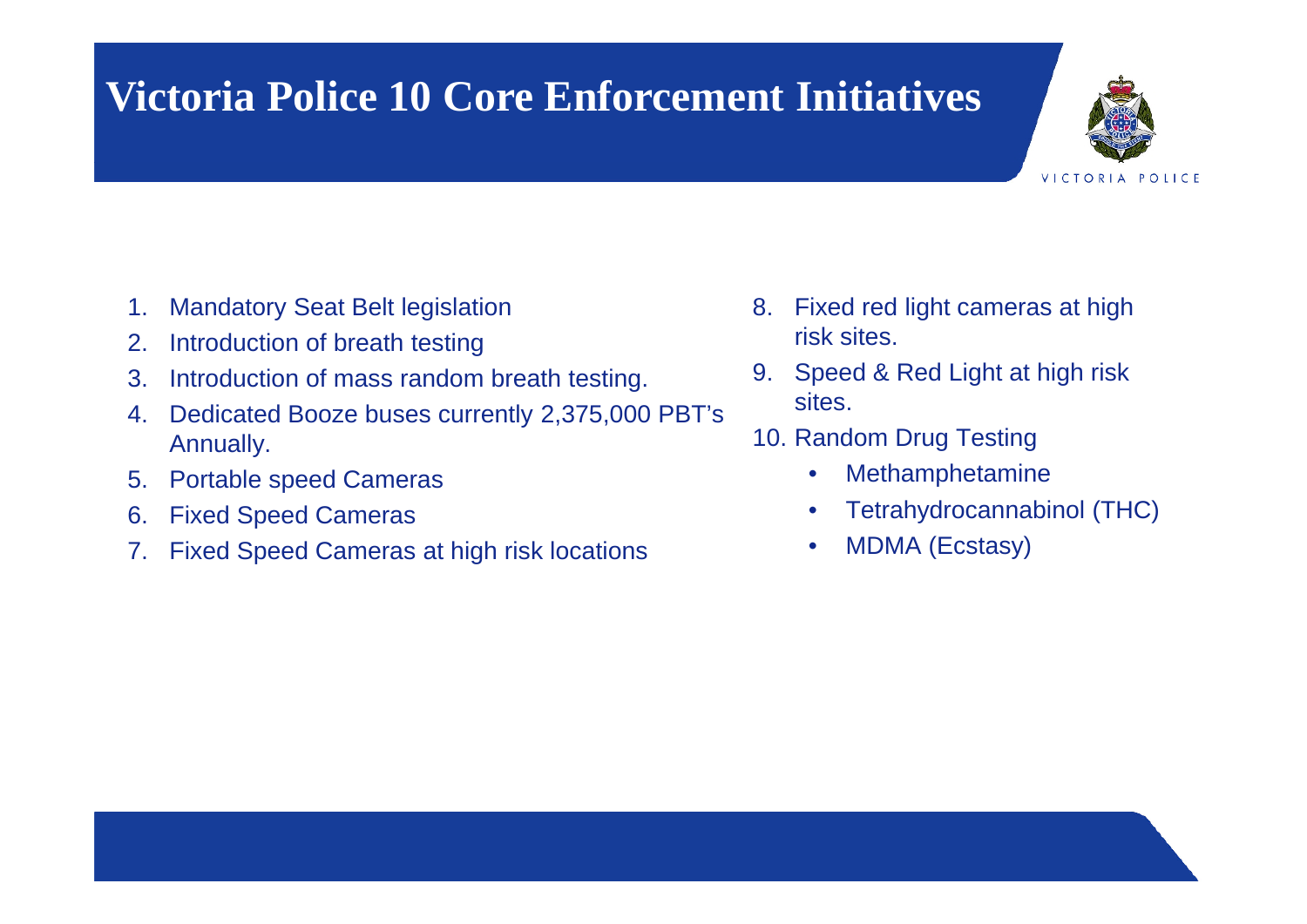# **Enforcement Strategies – Alignment with**

### **Reduced Trauma**

### *Compulsory Seat belts*

#### **Targets**

• Raised compliance through enforcement & education.

#### **Indicators**

- Reduction in ejection of occupants from vehicles involved in collisions.
- Increase number of seat belt offences detected by police.

### *Random Breath Tests*

**Targets** 

• Increased perception of detection = reduction in drink driving.

#### **Indicators**

• Reduction in numbers of road users killed where excess prescribed alcohol is a factor.

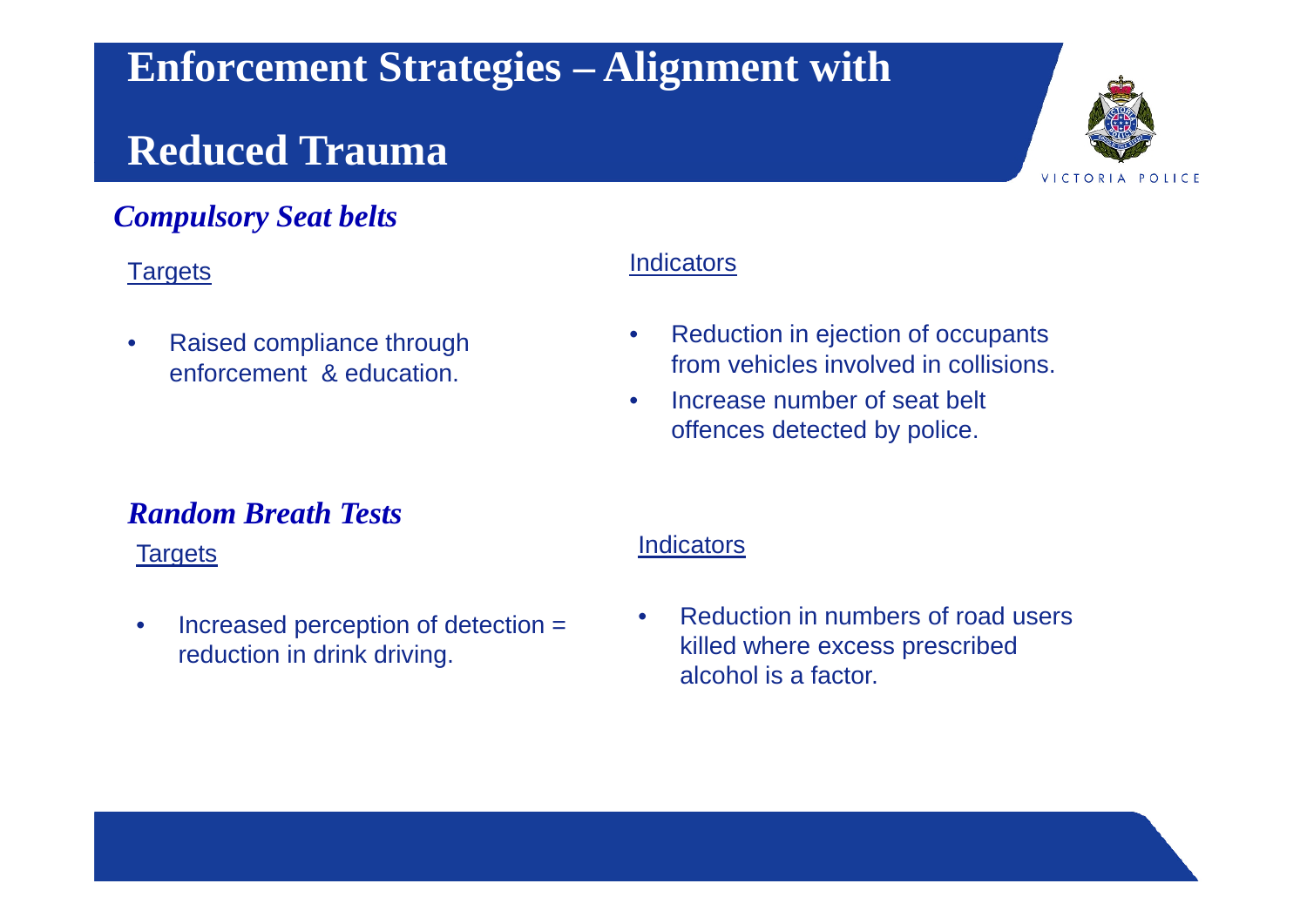# **Enforcement Strategies – Alignment with**

### **Reduced Trauma**

### *Booze Buses*

#### **Targets**

• Improve intelligence to task resources against High Alcohol times.

#### **Indicators**

• Reduction in numbers of road users killed where exceeded alcohol limit are a factor.

### *Victorian Safety Camera Network*

**Targets** 

- Increase compliance with speed limits & adjust speed to driving conditions.
- Reduce police as opposed to speed camera tolerance levels..

#### **Indicators**

- Reduction in ratio of injury to non injury collisions.
- Reduction in mean travel speeds, reduction in collision impact speeds = reduced trauma.

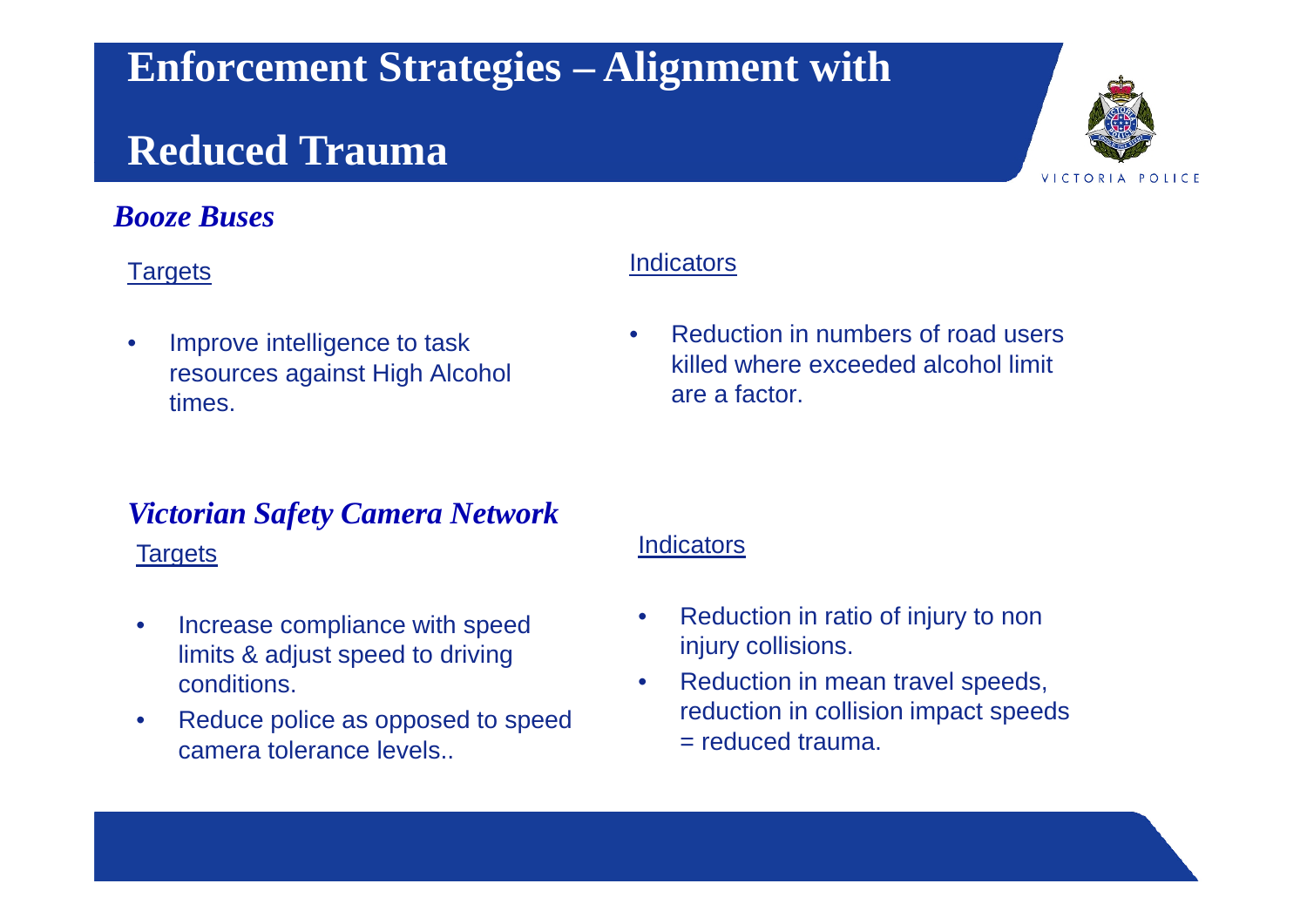# **Enforcement Strategies – Alignment with**

### **Reduced Trauma**

### *Random Drug Testing*

#### **Targets**

- Presence of drugs identified in Coronial investigations.
- Higher than expected initial strike rates.
- Trial Completion
- Expansion of Drug Bus Assets through ERC funding.

#### **Indicators**

• Reduction in numbers of road users killed where presence of drugs are a factor.

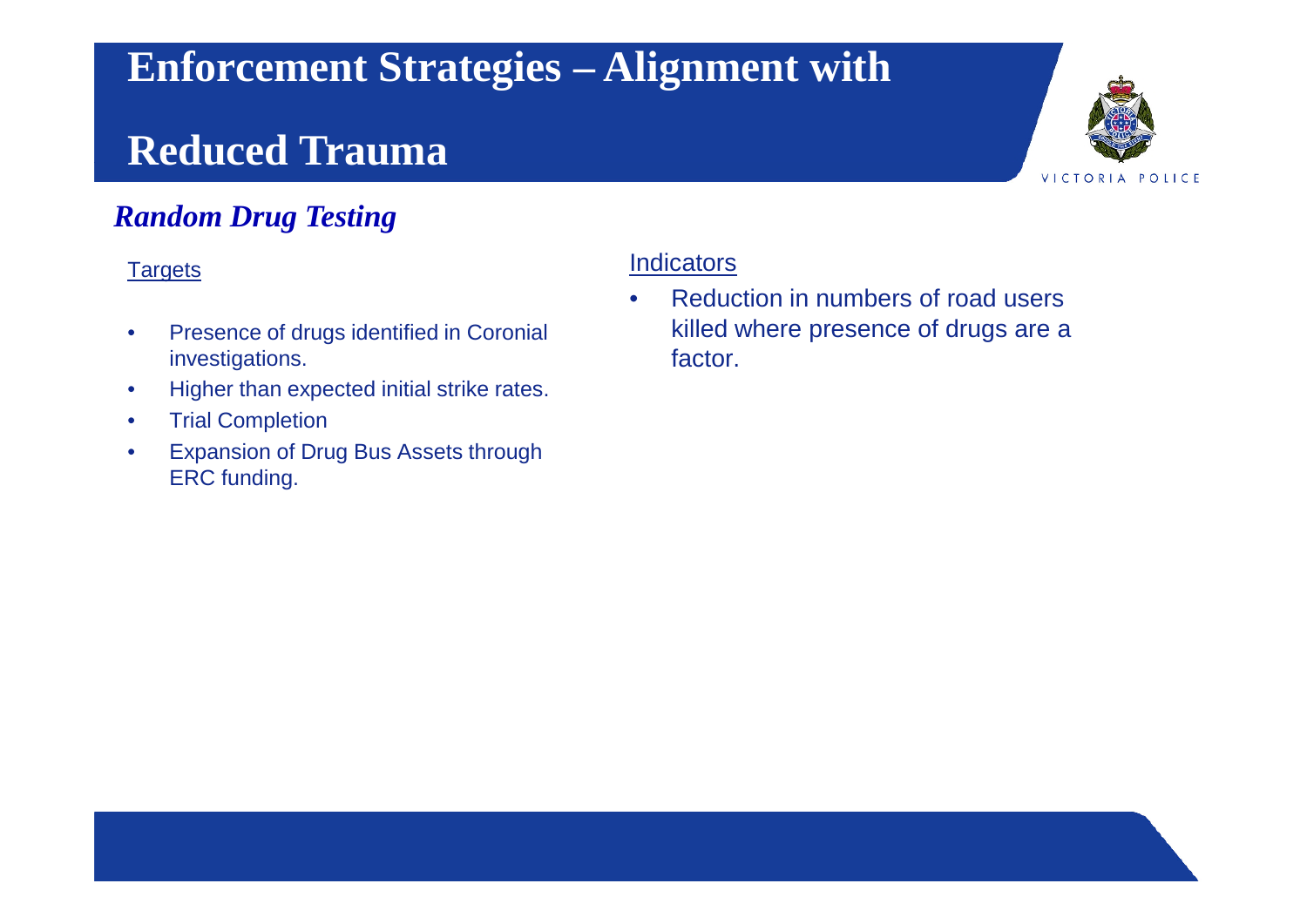## **Targets & Indicators Strengths & Weaknesses**



### *Strengths*

- Provide Clear Direction.
- Provide Common Purpose.
- Measurable Achievements.
- Influences cultural change through behaviour modification.
- Justifies actions.

### *Weaknesses*

- Targets may not be achieved.
- Threat to maintain trends of achievement.
- Accuracy of Indicators.
- Agreed definitions.
- Impersonalises Road Safety efforts.
- Public/Political criticism.